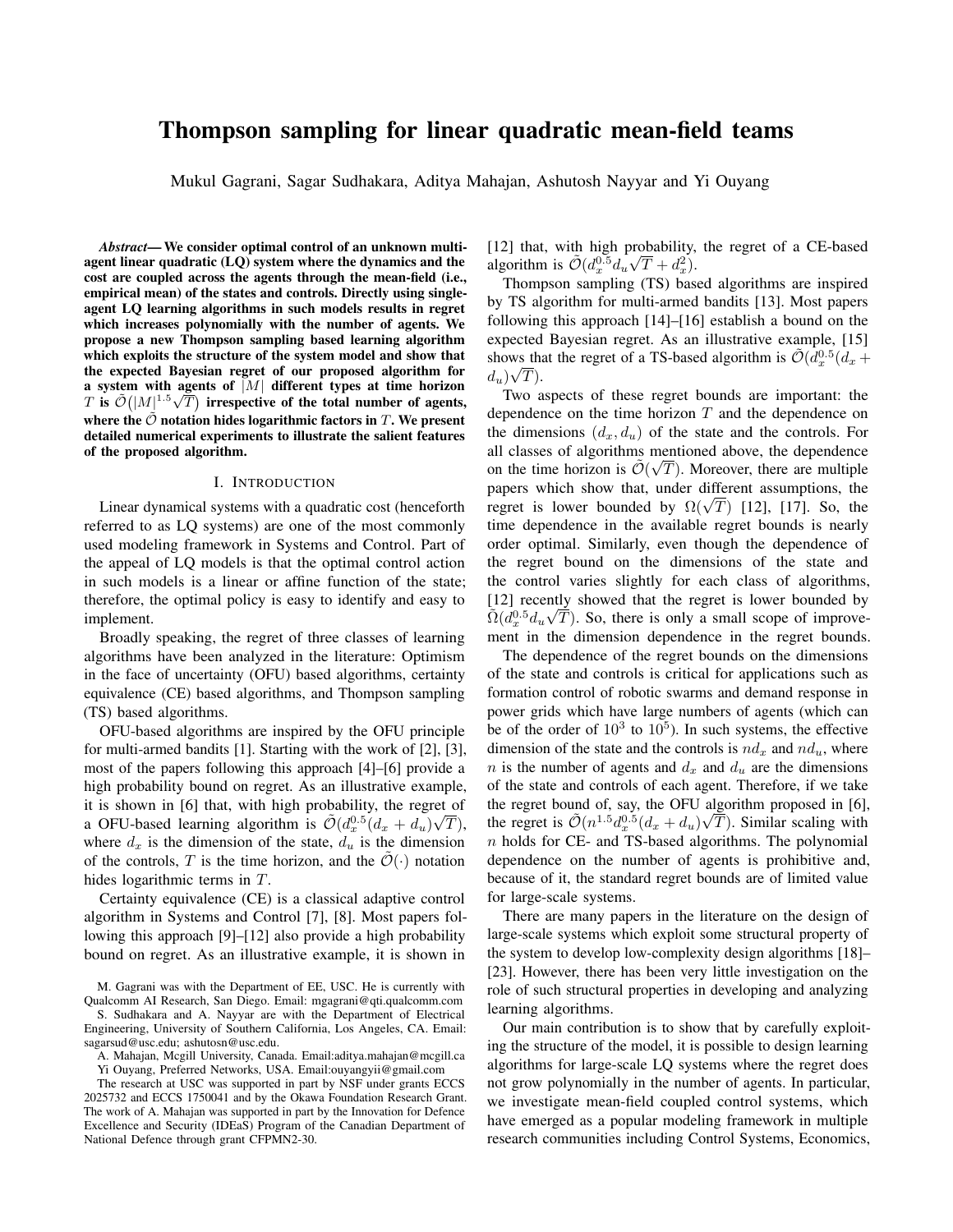Finance, and Statistical Physics [24]–[28]. These models are used in various applications ranging from demand response in smart grids, large scale communication networks, UAVs, finanancial markets, and many others. We refer the reader to [29] for a survey. There has been considerable interest in reinforcement learning for such models [30]–[35], but all of these papers focus on identifying asymptotically optimal policies and do not characterize regret.

Our main contribution is to design a TS-based algorithm for mean-field teams (which is a specific mean-field model proposed in [22], [23]) and show that the regret scales as  $\widetilde{\mathcal{O}}(|M|^{1.5}d_x^{0.5}(d_x+d_u)\sqrt{T}),$  where  $|M|$  is the number of types.

We would like to highlight that although we focus on a TS-based algorithm in the paper, it will be clear from the derivation that it is possible to develop OFU- and CEbased algorithms with similar regret bounds. Thus, the main takeaway message of our paper is that there is significant value in developing learning algorithms which exploit the structure of the model.

## II. BACKGROUND ON MEAN-FIELD TEAMS

#### *A. Mean-field teams model*

We start by describing a slight generalization of the basic model of mean-field teams proposed in [22], [23]. Meanfield teams are also called cooperative mean-field games or mean-field control in the literature [36].

Consider a system with a large population of agents. The agents are heterogeneous and have multiple types. Let  $M =$  $\{1, \ldots, |M|\}$  denote the set of types of agents,  $N^m$ ,  $m \in M$ , denote the set of all agents of type m, and  $N = \bigcup_{m \in M} N^m$ denote the set of all agents.

*a) States, actions, and their mean-fields:* Agents of the same type have the same state and action spaces. In particular, the state and control action of agents of type  $m$  take values in  $\mathbb{R}^{d_x^m}$  and  $\mathbb{R}^{d_u^m}$ , respectively. For any generic agent  $i \in N^m$ of type m, we use  $x_t^i \in \mathbb{R}^{d_x^m}$  and  $u_t^i \in \mathbb{R}^{d_u^m}$  to denote its state and control action at time t. We use  $x_t = \text{vec}((x_t^i)_{i \in N})$ and  $u_t = \text{vec}((u_t^i)_{i \in N})$  to denote the global state and control actions of the system at time t.

The empirical mean-field  $(\bar{x}_t^m, \bar{u}_t^m)$  of agents of type m,  $m \in M$ , is defined as the empirical mean of the states and actions of all agents of that type, i.e.,

$$
\bar{x}_t^m = \frac{1}{|N^m|} \sum_{i \in N^m} x_t^i \quad \text{and} \quad \bar{u}_t^m = \frac{1}{|N^m|} \sum_{i \in N^m} u_t^i.
$$

The empirical mean-field  $(\bar{x}_t, \bar{u}_t)$  of the entire population is given by

$$
\bar{\boldsymbol{x}}_t = \text{vec}(\bar{x}_t^1, \dots, \bar{x}_t^{|M|})
$$
 and  $\bar{\boldsymbol{u}}_t = \text{vec}(\bar{u}_t^1, \dots, \bar{u}_t^{|M|}).$ 

As an example, consider the temperature control of a multistoried office building. In this case, N represents the set of rooms,  $M$  represents the set of floors,  $N<sup>m</sup>$  represents all rooms in floor  $m, x_t^i$  represents the temperature in room  $i, \bar{x}_t^m$ represents the average temperature in floor  $m$ , and  $\bar{x}_t$  represents the collection of average temperature in each floor. Similarly,  $u_t^i$  represents the heat exchanged by the air-conditioner

in room i,  $\bar{u}_t^m$  represents the average heat exchanged by the air-conditioners in floor m, and  $\bar{u}_t$  represents the collection of average heat exchanged in each floor of the building.

*b) System dynamics and per-step cost:* The system starts at a random initial state  $x_1 = (x_1^i)_{i \in N}$ , whose components are independent across agents. For agent  $i$  of type  $m$ , the initial state  $x_1^i \sim \mathcal{N}(0, X_1^i)$ , and at time  $t \geq 1$ , the state evolves according to

$$
x_{t+1}^i = A^m x_t^i + B^m u_t^i + D^m \bar{x}_t + E^m \bar{u}_t + w_t^i + v_t^m + F^m v_t^0,
$$
<sup>(1)</sup>

where  $A^m$ ,  $B^m$ ,  $D^m$ ,  $E^m$ ,  $F^m$  are matrices of appropriate dimensions,  $\{w_t^i\}_{t\geq 1}$ ,  $\{v_t^m\}_{t\geq 1}$ , and  $\{v_t^0\}_{t\geq 1}$  are i.i.d. zeromean Gaussian processes which are independent of each other and the initial state. In particular,  $w_t^i \in \mathbb{R}^{d_x^m}$ ,  $v_t^m \in \mathbb{R}^{d_x^m}$ , and  $v_t^0 \in \mathbb{R}^{d_v^0}$ , and  $w_t^i \sim \mathcal{N}(0, \mathsf{W}^i)$ ,  $v_t^m \sim \mathcal{N}(0, \mathsf{V}^m)$ , and  $v_t^0 \sim \mathcal{N}(0, \mathsf{V}^0).$ 

Eq. (1) implies that all agents of type  $m$  have similar dynamical couplings. The next state of agent  $i$  of type  $m$ depends on its current local state and control action, the current mean-field of the states and control actions of the system, and is influenced by three independent noise processes: a local noise process  $\{w_t^i\}_{t\geq 1}$ , a noise process  $\{v_i^m\}_{i\geq 1}$  which is common to all agents of type m, and a global noise process  $\{v_t^0\}_{t\geq 1}$  which is common to all agents.

At each time-step, the system incurs a quadratic cost  $c(\boldsymbol{x}_t, \boldsymbol{u}_t)$  given by

$$
c(\boldsymbol{x}_t, \boldsymbol{u}_t) = \boldsymbol{\bar{x}}_t^{\mathsf{T}} \boldsymbol{\bar{Q}} \boldsymbol{\bar{x}}_t + \boldsymbol{\bar{u}}_t^{\mathsf{T}} \boldsymbol{\bar{R}} \boldsymbol{\bar{u}}_t + \sum_{m \in M} \frac{1}{|N^m|} \sum_{i \in N^m} \left[ (x_t^i)^{\mathsf{T}} \boldsymbol{Q}^m x_t^i + (u_t^i)^{\mathsf{T}} \boldsymbol{R}^m u_t^i \right].
$$
 (2)

Thus, there is a weak coupling in the cost of the agents through the mean-field.

*c) Admissible policies and performance criterion:* There is a system operator who has access to the states of all agents and control actions and chooses the control action according to a deterministic or randomized policy

$$
\boldsymbol{u}_t = \pi_t(\boldsymbol{x}_{1:t}, \boldsymbol{u}_{1:t-1}). \tag{3}
$$

Let  $\theta = (\theta^m)_{m \in M}$ , where  $(\theta^m)^\intercal =$  $[A^m, B^m, D^m, E^m, F^m]$ , denotes the parameters of the system dynamics. The performance of any policy  $\pi = (\pi_1, \pi_2, \dots)$ is given by

$$
J(\pi; \boldsymbol{\theta}) = \limsup_{T \to \infty} \frac{1}{T} \mathbb{E} \Big[ \sum_{t=1}^{T} c(\boldsymbol{x}_t, \boldsymbol{u}_t) \Big]. \tag{4}
$$

Let  $J(\theta)$  to denote the minimum of  $J(\pi;\theta)$  over all policies.

We are interested in the setup where the system dynamics  $θ$  are unknown and there is a prior p on  $θ$ . The Bayesian *regret* of a policy  $\pi$  operating for a horizon T is defined as

$$
R(T; \pi) := \mathbb{E}^{\pi} \bigg[ \sum_{t=1}^{T} c(\boldsymbol{x}_t, \boldsymbol{u}_t) - TJ(\boldsymbol{\theta}) \bigg] \tag{5}
$$

where the expectation is with respect to the prior on  $\theta$ , the noise processes, the initial conditions, and the potential randomizations done by the policy  $\pi$ .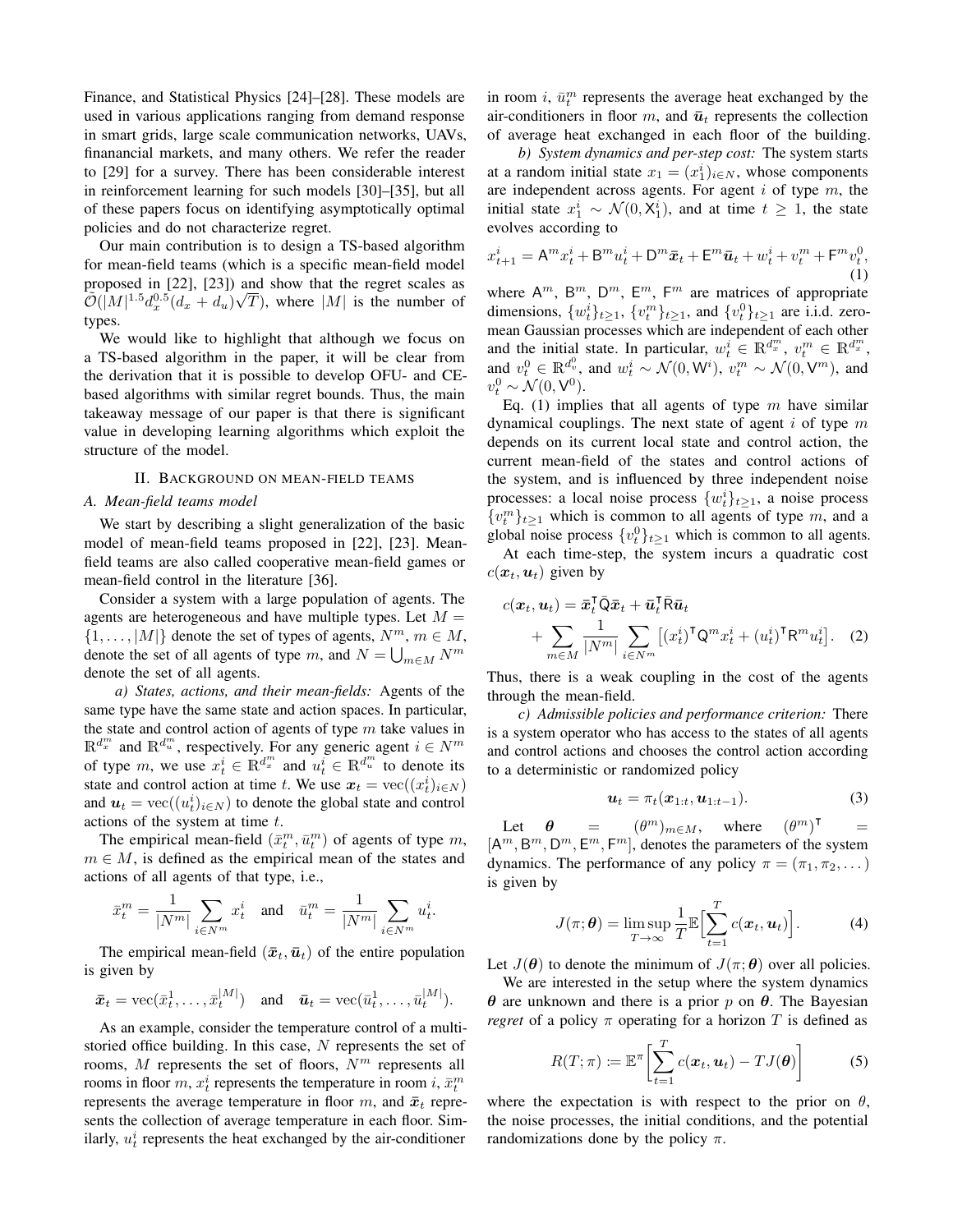#### *B. Planning solution for mean-field teams*

In this section, we summarize the planning solution of mean-field teams presented in [22], [23] for a known system model.

Define the following matrices:

$$
\bar{A} = \text{diag}(A^1, \dots, A^{|M|}) + \text{rows}(D^1, \dots, D^{|M|}),
$$
  

$$
\bar{B} = \text{diag}(B^1, \dots, B^{|M|}) + \text{rows}(E^1, \dots, E^{|M|}),
$$

and let  $\bar{\bar{\mathsf{Q}}}$  =  $\text{diag}(\mathsf{Q}^1, \dots, \mathsf{Q}^{|M|}) + \bar{\mathsf{Q}}$  and  $\bar{\bar{\mathsf{R}}}$  =  $\mathrm{diag}(\mathsf{R}^1,\ldots,\mathsf{R}^{|M|})+\bar{\tilde{\mathsf{R}}}.$ 

It is assumed that the system satisfies the following:

- (A1)  $\bar{\bar{Q}} > 0$  and  $\bar{\bar{R}} > 0$ . Moreover, for every  $m \in M$ ,  $\mathsf{Q}^m > 0$  and  $\mathsf{R}^m > 0$ .
- (A2) The system  $(\overline{A}, \overline{B})$  is stabilizable.<sup>1</sup> Moreover, for every  $m \in M$ , the system  $(A^m, B^m)$  is stabilizable.

Now, consider the following  $|M|+1$  discrete time algebraic Riccati equations  $(DARE)$ :<sup>2</sup>

$$
\breve{S}^m = \text{DARE}(A^m, B^m Q^m, R^m), \quad m \in M, \tag{6a}
$$

$$
\bar{S} = \text{DARE}(\bar{A}, \bar{B}, \bar{\bar{Q}}, \bar{\bar{R}}). \tag{6b}
$$

Moreover, define

$$
\breve{\mathsf{L}}^m = -\big((\mathsf{B}^m)^\mathsf{T}\breve{\mathsf{S}}^m \mathsf{B}^m + \mathsf{R}^m\big)^{-1} (\mathsf{B}^m)^\mathsf{T}\breve{\mathsf{S}}^m \mathsf{A}^m, \quad m \in M,
$$
\n(7a)

$$
\bar{\mathsf{L}} = -(\bar{\mathsf{B}}^{\mathsf{T}} \bar{\mathsf{S}} \bar{\mathsf{B}} + \bar{\bar{\mathsf{R}}})^{-1} \bar{\mathsf{B}}^{\mathsf{T}} \bar{\mathsf{S}} \bar{\mathsf{A}},\tag{7b}
$$

and let  $\text{rows}(\bar{\mathsf{L}}^1, \ldots, \bar{\mathsf{L}}^{|M|}) = \bar{\mathsf{L}}.$ 

Finally, define  $\bar{w}_t^m = \frac{1}{|N^m|} \sum_{i \in N^m} w_t^i$ ,  $\bar{w}_t =$  $\text{vec}(\bar{w}_t^1, \ldots, \bar{w}_t^{|M|})$  and  $\bar{v}_t = \text{vec}(v_t^1, \ldots, v_t^{|M|})$ . Let  $\breve{\mathsf{W}}^m = \frac{1}{|N^m|} \sum_{i \in N^m} \text{var}(w_t^i - \bar{w}_t^m)$  and  $\bar{\mathsf{W}} = \text{var}(\bar{\boldsymbol{w}}_t) +$  $diag(V^1, \ldots, V^{|M|}) + diag(F^1V^0, \ldots, F^{|M|}V^0)$ . Note that since the noise processes are i.i.d., these covariances do not depend on time.

Now, split the state  $x_t^i$  of agent i of type m into two parts: the *mean-field* state  $\bar{x}_t^m$  and the *relative* state  $\breve{x}_t^i = x_t^i - \bar{x}_t^m$ . Do a similar split of the controls:  $u_t^i = \bar{u}_t^m + \check{u}_t^i$ . Since  $\sum_{i \in N^m} \ddot{x}_t^i = 0$  and  $\sum_{i \in N^m} \ddot{u}_t^i = 0$ , the per-step cost (2) can be written as

$$
c(\boldsymbol{x}_t, \boldsymbol{u}_t) = \bar{c}(\bar{\boldsymbol{x}}_t, \bar{\boldsymbol{u}}_t) + \sum_{m \in M} \frac{1}{|N^m|} \sum_{i \in N^m} \breve{c}^m(\breve{x}_t^i, \breve{u}_t^i) \quad (8)
$$

where  $\bar{c}(\bar{x}_t, \bar{u}_t) = \bar{x}_t^{\mathsf{T}} \bar{\bar{\mathsf{Q}}} \bar{x}_t + \bar{u}_t^{\mathsf{T}} \bar{\bar{\mathsf{R}}} \bar{u}_t$  and  $\check{c}^m(\check{x}_t^i, \check{u}_t^i) =$  $(\check{x}_t^i)^\mathsf{T} Q^m \check{x}_t^i + (\check{u}_t^i)^\mathsf{T} R^m \check{u}_t^i$ . Moreover, the dynamics of meanfield and the relative components of the state are:

$$
\bar{x}_{t+1} = \bar{A}\bar{x}_t + \bar{B}\bar{u}_t + \bar{w}_t + \bar{v}_t + \bar{F}v_t^0 \tag{9}
$$

where  $\bar{\mathsf{F}} = \text{diag}(\mathsf{F}^1, \dots, \mathsf{F}^{|M|})$  and for any agent i of type m,

$$
\breve{x}_t^i = \mathsf{A}_t^m \breve{x}_t^i + \mathsf{B}^m \breve{u}_t^i + \breve{w}_t^i,\tag{10}
$$

<sup>1</sup>System matrices  $(A, B)$  are said to be stabilizable if there exists a gain matrix L such that all eigenvalues of  $A + BL$  are strictly inside the unit circle.

<sup>2</sup>For stabilizable (A, B) and  $Q > 0$ , DARE(A, B, Q, R) is the unique positive semidefinite solution of  $S = A^{T}SA-(A^{T}SB)(R+B^{T}SB)^{-1}(A^{T}SB) +$ Q.

where  $\breve{w}_t^i = w_t^i - \bar{w}_t^m$ .

The result below follows from [23, Theorem  $6$ ]<sup>3</sup>:

Theorem 1 *Under assumptions* (A1) *and* (A2)*, the optimal policy for minimizing the cost* (4) *is given by*

$$
u_t^i = \breve{\mathsf{L}}^m \breve{x}_t^i + \bar{\mathsf{L}}^m \bar{x}_t. \tag{11}
$$

*Furthermore, the optimal performance is given by*

$$
J(\boldsymbol{\theta}) = \sum_{m \in M} \text{Tr}(\breve{\mathbf{W}}^m \breve{\mathbf{S}}^m) + \text{Tr}(\bar{\mathbf{W}} \bar{\mathbf{S}}). \tag{12}
$$

*a) Interpretation of the planning solution:* Note that  $\bar{u}_t = \bar{L}_t \bar{x}_t$  is the optimal control for the mean-field system with dynamics (9) and per-step cost  $\bar{c}(\bar{x}_t,\bar{u}_t)$ . Moreover, for agent *i* of type m,  $\breve{u}_t^i = \breve{\mathsf{L}}_t^m \breve{x}_t^i$  is the optimal control for the relative system with dynamics (10) and per-step cost  $\breve{c}^m(\breve{x}_t^i, \breve{u}_t^i)$ . Theorem 1 shows that at every agent i of type m, we can consider the two decoupled systems—the mean-field system and the relative system— solve them separately, and then simply add their respective controls— $\bar{u}_t^m$  and  $\check{u}_t^i$ —to obtain the optimal control action at agent  $i$  in the original mean-field team system. We will exploit this feature of the planning solution in order to develop a learning algorithm for mean-field teams.

#### III. LEARNING FOR MEAN-FIELD TEAMS

For the ease of exposition, we describe the algorithm for the special case when all types are of the same dimension (i.e.,  $d_x^m = d_x$  and  $d_u^m = d_u$  for all  $m \in M$ ) and the same number of agents (i.e.,  $|N^m| = n$  for all  $m \in M$ ). We further assume that  $d_v^0 = d_x$  and  $F^m = I$ . Moreover, we assume noise covariances are given as  $W^i = \sigma_w^2 I$ ,  $i \in N$ ,  $V^m = \sigma_v^2 I$ ,  $m \in M$ , and  $V^0 = \sigma_{v^0}^2 I$ .

The above assumptions are not strictly needed for the analysis but we impose them because, under these assumptions, the covariance matrices  $\bar{\Sigma}$  and  $\tilde{\Sigma}^m$  are scaled identity matrices. In particular, for any  $m \in M$ ,  $\check{\Sigma}^m = (1 - \frac{1}{n})\sigma_w^2 I =: \check{\sigma}^2 I$ and  $\bar{\Sigma} = (\frac{\sigma_w^2}{n} + \sigma_v^2 + \sigma_v^2)I =: \bar{\sigma}^2 I$ . This simpler form of the covariance matrices simplifies the description of the algorithm and the regret bounds.

Following the decomposition presented in Sec. II-B, we define  $\bar{\theta}^T = [\bar{A}, \bar{B}]$  to be the parameters of the meanfield dynamics (9) and  $(\check{\theta}^m)^\mathsf{T} = [\mathsf{A}^m, \mathsf{B}^m]$  to be the parameters of the relative dynamics (10). We let  $\breve{S}^m(\breve{\theta}^m)$ and  $\bar{S}(\bar{\theta})$  denote the solution to the Riccati equations (6) and  $\breve{\mathsf{L}}^m(\breve{\theta}^m)$  and  $\bar{\mathsf{L}}(\bar{\theta})$  denote the corresponding gains (7). Let  $\vec{J}^m(\check{\theta}^m) = \check{\sigma}^2 \operatorname{Tr}(\check{\mathsf{S}}(\check{\theta}^m))$  and  $\bar{J}(\bar{\theta}) = \bar{\sigma}^2 \operatorname{Tr}(\bar{\mathsf{S}}(\bar{\theta}))$  denote the performance of the  $m$ -th relative system and the meanfield system, respectively. As shown in Theorem 1,

$$
J(\boldsymbol{\theta}) = \sum_{m \in M} \breve{J}^m(\breve{\theta}^m) + \bar{J}(\bar{\theta}). \tag{13}
$$

<sup>&</sup>lt;sup>3</sup>The model considered in [23] did not include common noise, but it is easy to verify that their results continue to hold for models with common noise.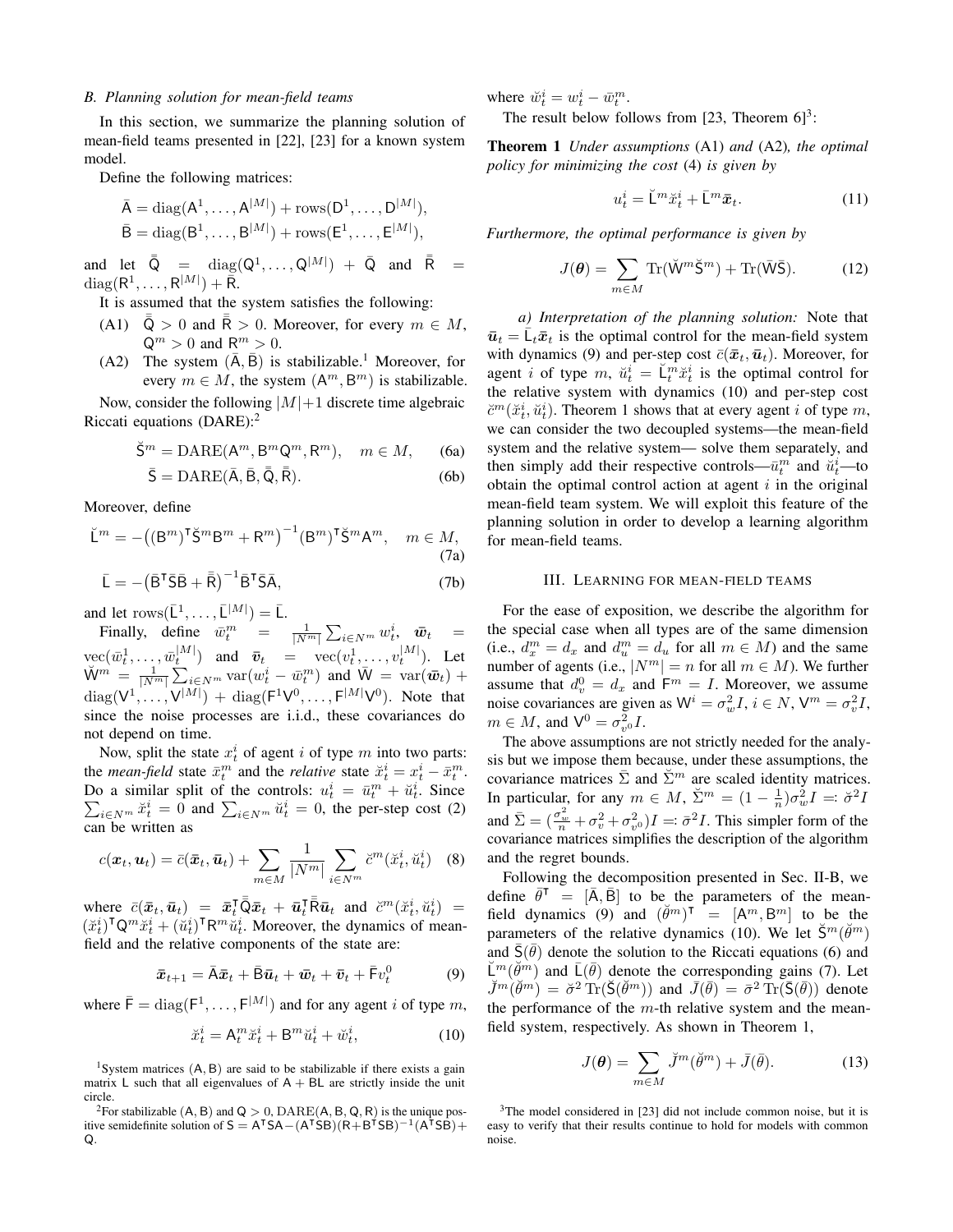*a) Prior and posterior beliefs::* We assume that the unknown parameters  $\check{\theta}^m$ ,  $m \in M$ , lie in compact subsets  $\check{\Theta}^m$  of  $\mathbb{R}^{(d_x+d_u)\times d_x}$ . Similarly,  $\bar{\theta}$  lies in a compact subset  $\bar{\Theta}$  of  $\mathbb{R}^{|M|(d_x+d_u)\times |M|d_x}$ . Let  $\check{\theta}^m(\ell)$  denote the  $\ell$ th column of  $\check{\theta}^m$ . Thus  $\check{\theta}^m = \cosh(\check{\theta}^m(1), \ldots, \check{\theta}^m(d_x)).$ Similarly, let  $\bar{\theta}(\ell)$  denote the  $\ell$ -th column of  $\bar{\theta}$ . Thus,  $\bar{\theta} =$  ${\rm cos}(\bar{\theta}(1),\ldots,\bar{\theta}(\vert M\vert d_x)).$ 

We use  $\mathcal{N}(\mu, \Sigma)$  to denotes the Gaussian distribution with mean  $\mu$  and covariance  $\Sigma$  and  $p|_{\Theta}$  to denote the projection of probability distribution  $p$  on the set  $\Theta$ .

We assume that the priors  $\bar{p}_1$  and  $\breve{p}_1^m$ ,  $m \in M$ , on  $\bar{\theta}$  and  $\check{\theta}^m$ ,  $m \in M$ , respectively, satisfy the following:

(A3)  $\bar{p}_1$  is given as:

$$
\bar{p}_1(\bar{\theta}) = \Big[\prod_{\ell=1}^{|M|d_x} \bar{\lambda}_1^{\ell}(\bar{\theta}(\ell))\Big]\Big|_{\bar{\Theta}}
$$

where for  $\ell \in \{1, \ldots, \lfloor M | d_x\}, \bar{\lambda}_1^{\ell} = \mathcal{N}(\bar{\mu}_1(\ell), \bar{\Sigma}_1)$ with mean  $\bar{\mu}_1(\ell) \in \mathbb{R}^{|M| (d_x + d_u)}$  and positive-definite covariance  $\sum_{1} \in \mathbb{R}^{|M| (d_x + d_u) \times |M| (d_x + d_u)}$ .

(A4)  $\check{p}_1^m$  is given as:

$$
\breve{p}_1^m(\breve{\theta}^m) = \Big[\prod_{\ell=1}^{d_x} \breve{\lambda}_1^{m,\ell}(\breve{\theta}^m(\ell))\Big]\Big|_{\breve{\Theta}^m}
$$

where for  $\ell \in \{1, \ldots, d_x\}, \check{\lambda}_1^{m,\ell} = \mathcal{N}(\check{\mu}_1^m(\ell), \check{\Sigma}_1^m)$  with mean  $\mu_1^m(\ell) \in \mathbb{R}^{d_x+d_u}$  and positive-definite covariance  $\sum_{1}^{m} \in \mathbb{R}^{(d_x+d_u)\times(d_x+d_u)}$ .

These assumptions are similar to the assumptions on the prior in the recent literature on TS for LQ systems [14], [15].

Following the discussion after Theorem 1, we maintain separate posterior distributions on  $\bar{\theta}$  and  $\check{\theta}^m$ ,  $m \in M$ . In particular, we maintain a posterior distribution  $\bar{p}_t$  on  $\bar{\theta}$  based on the mean-field state and action history as follows: for any Borel subset B of  $\mathbb{R}^{|M|(d_x+d_u)\times|M|d_x}$ .

$$
\bar{p}_t(B) = \mathbb{P}(\bar{\theta} \in B \mid \bar{x}_{1:t}, \bar{u}_{1:t-1}). \tag{14}
$$

For every  $m \in M$ , we also maintain a separate posterior distribution  $\tilde{p}_t^m$  on  $\tilde{\theta}^m$  as follows. At each time  $t > 1$ , we select an agent  $j_{t-1}^m \in N^m$  as  $\arg \max_{i \in N^m} (\check{z}_{t-1}^i)^\intercal \check{\Sigma}_{t-1}^m \check{z}_{t-1}^i$ , where  $\sum_{t=1}^{m}$  is a covariance matrix defined recursively by (18b). Then, for any Borel subset B of  $\mathbb{R}^{(d_x+d_u)\times d_x}$ ,

$$
\breve{p}_t^m(B) = \mathbb{P}(\breve{\theta}^m \in B \mid \{\breve{x}_s^{j_s^m}, \breve{u}_s^{j_s^m}, \breve{x}_{s+1}^{j_s^m}\}_{1 \le s < t}\}, \quad (15)
$$

See the supplementary file of [37] for a discussion on the rule to select  $j_{t-1}^m$ .

For the ease of notation, we use  $\bar{z}_t = \text{vec}(\bar{z}_t^1, \dots, \bar{z}_t^{|M|}),$ where  $\bar{z}_t^m = \text{vec}(\bar{x}_t^m, \bar{u}_t^m)$ , and  $\ddot{z}_t^i = \text{vec}(\check{x}_t^i, \check{u}_t^i)$ . Then, we can write the dynamics  $(9)$ – $(10)$  of the mean-field and the relative systems as

$$
\bar{x}_{t+1} = \bar{\theta}^\mathsf{T} \bar{z}_t + \bar{w}_t + \bar{v}_t + v_t^0, \tag{16a}
$$

$$
\label{eq:2.1} \check{x}_{t+1}^i = (\check{\theta}^m)^\mathsf{T} \check{z}_t^i + \check{w}_t^i, \quad \forall i \in N^m, m \in M. \tag{16b}
$$

Recall that  $\bar{\sigma}^2 = \sigma_w^2/n + \sigma_v^2 + \sigma_{v^0}^2$  and  $\check{\sigma}^2 = (1 - \frac{1}{n})\sigma_w^2$ .

Lemma 1 *The posterior distributions are as follows:*

1) *The posterior on*  $\theta$  *is* 

$$
\bar{p}_t = \Big[\prod_{\ell=1}^{|M|d_x} \bar{\lambda}_t^{\ell}(\bar{\theta}(\ell))\Big]\Big|_{\bar{\Theta}},
$$

where for  $\ell \in \{1, \ldots, |M|d_x\}, \ \bar{\lambda}_t^{\ell} = \mathcal{N}(\bar{\mu}_t(\ell), \bar{\Sigma}_t)$ , *and*

$$
\bar{\mu}_{t+1}(\ell) = \bar{\mu}_t(\ell) + \frac{\bar{\Sigma}_t \bar{z}_t (\bar{x}_{t+1}(\ell) - \bar{\mu}_t(\ell)^\mathsf{T} \bar{z}_t)}{\bar{\sigma}^2 + (\bar{z}_t)^\mathsf{T} \bar{\Sigma}_t \bar{z}_t},\tag{17a}
$$

$$
\bar{\Sigma}_{t+1}^{-1} = \bar{\Sigma}_t^{-1} + \frac{1}{\bar{\sigma}^2} \bar{z}_t \bar{z}_t^{\mathsf{T}}.
$$
 (17b)

2) The posterior on  $\check{\theta}^m$ ,  $m \in M$ , at time t is

$$
\tilde{p}_t^m(\check{\theta}^m) = \Big[\prod_{\ell=1}^{d_x} \check{\lambda}_t^{m,\ell}(\check{\theta}^m(\ell))\Big]\Big|_{\check{\Theta}^m},
$$

where for  $\ell \in \{1, \ldots, d_x\}, \ \breve{\lambda}_t^{m,\ell} = \mathcal{N}(\breve{\mu}_t^m(\ell), \breve{\Sigma}_t^m),$ *and*

$$
\breve{\mu}_{t+1}^{m}(\ell) = \breve{\mu}_{t}^{m}(\ell) + \frac{\breve{\Sigma}_{t}^{m} \breve{z}_{t}^{j_{t}^{m}} (\breve{x}_{t+1}^{j_{t}^{m}}(\ell) - \breve{\mu}_{t}^{m}(\ell)^{\mathsf{T}} \breve{z}_{t}^{j_{t}^{m}})}{\breve{\sigma}^{2} + (\breve{z}_{t}^{j_{t}^{m}})^{\mathsf{T}} \breve{\Sigma}_{t}^{m} \breve{z}_{t}^{j_{t}^{m}}}.
$$
\n(18a)

$$
(\check{\Sigma}_{t+1}^m)^{-1} = (\check{\Sigma}_t^m)^{-1} + \frac{1}{\check{\sigma}^2} \check{z}_t^{j^m} (\check{z}_t^{j^m})^\mathsf{T}.
$$
 (18b)

PROOF Note that the dynamics of  $\bar{x}_t$  and  $\ddot{x}_t^i$  in (16) are linear and the noises  $\bar{w}_t + \bar{v}_t + v_t^0$  and  $\check{w}_t^i$  are Gaussian. Therefore, the result follows from standard results in Gaussian linear regression [38].

*b) The Thompson sampling algorithm::* We propose a Thompson sampling algorithm referred to as TSDE-MF which is inspired by the TSDE (Thompson sampling with dynamic episodes) algorithm proposed in [14], [15] and the structure of the optimal planning solution for the mean-field teams described in Sec. II-B.

The TSDE-MF algorithm consists of a coordinator  $\mathcal C$  and  $|M|+1$  *actors*: a mean-field actor A and a relative actor  $\mathcal{A}^m$ , for each  $m \in M$ . These actors are described below while the whole algorithm is presented in Algorithm 1.

- At each time, the coordinator  $C$  observes the current global state  $(x_t^i)_{i \in N}$ , computes the mean-field state  $\bar{x}_t$ and the relative states  $(\check{x}_t^i)_{i \in N}$ , and sends the meanfield state  $\bar{x}_t$  to be the mean-field actor  $\bar{\mathcal{A}}$  and the relative states  $\tilde{x}_t^m = (\tilde{x}_t^i)_{i \in N_m^m}$  of the all the agents of type m to the relative actor  $\mathcal{A}^m$ . The mean-field actor  $\overline{\mathcal{A}}$  computes the mean-field control  $\overline{\mathbf{u}}_t$  and the relative actor  $\check{\mathcal{A}}^m$  computes the relative control  $\check{\bm{u}}_t^m = (\check{u}_t^i)_{i \in N^m}$ (as per the details presented below) and sends it back to the coordinator  $C$ . The coordinator then computes and executes the control action  $u_t^i = \bar{u}_t^m + \breve{u}_t^i$  for each agent i of type m.
- The mean-field actor  $\overline{A}$  maintains the posterior  $\overline{p}_t$  on  $\theta$  according to (17). The actor works in episodes of dynamic length. Let  $\bar{t}_k$  and  $\bar{T}_k$  denote the start and the length of episode  $k$ , respectively. Episode  $k$  ends if the determinant of covariance  $\bar{\Sigma}_t$  falls below half of its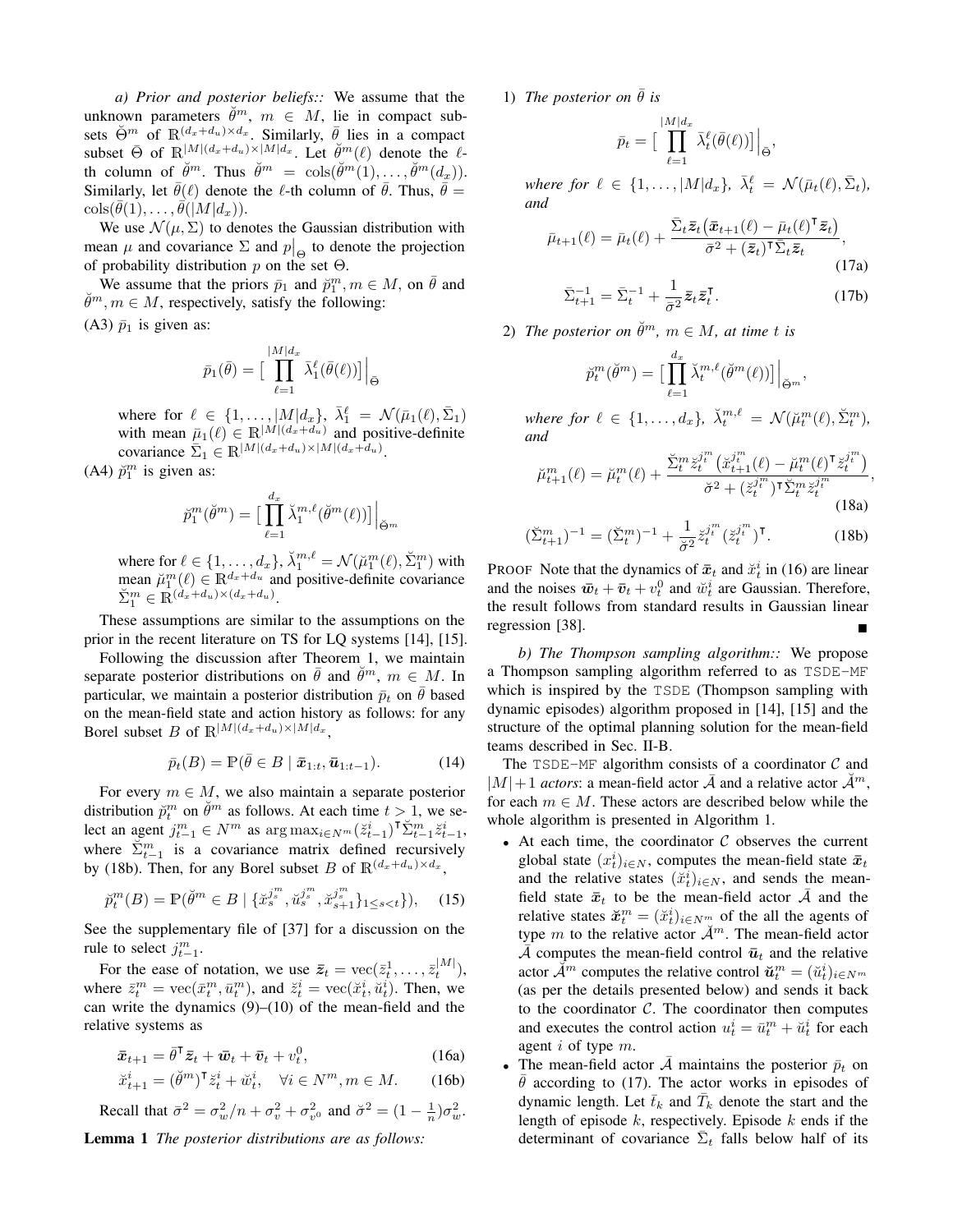value at the beginning of the episode (i.e.,  $\det(\bar{\Sigma}_t)$  <  $0.5 \det(\bar{\Sigma}_{\bar{t}_k})$  or if the length of the episode is one more than the length of the previous episode (i.e.,  $t - \bar{t}_k$ )  $\overline{T}_{k-1}$ ). Thus,

$$
\bar{t}_{k+1} = \min\{t > t_k : \det(\bar{\Sigma}_t) < 0.5 \det(\bar{\Sigma}_{t_k})
$$
  
or  $t - \bar{t}_k > \bar{T}_{k-1}\}.$  (19)

At the beginning of episode k, the mean-field actor  $\overline{\mathcal{A}}$ samples a parameter  $\bar{\theta}_k$  from the posterior distribution  $\bar{p}_t$ . During episode k, the mean-field actor  $\bar{\mathcal{A}}$  generates the mean-field controls using the samples  $\theta_k$ , i.e.,  $\bar{u}_t$  =  $\bar{\mathsf{L}}(\bar{\theta}_k)\bar{\boldsymbol{x}}_t.$ 

• Each relative actor  $\mathcal{A}^m$  is similar to the mean-field actor. Actor  $\mathcal{A}^m$  maintains the posterior  $\mathcal{V}^m$  on  $\mathcal{V}^m$  according to (18). The actor works in episodes of dynamic length. The episodes of each relative actor  $\mathcal{A}^m$  and the meanfield actor  $\bar{\mathcal{A}}$  are separate from each other.<sup>4</sup> Let  $\check{t}_k^m$  and  $\check{T}_k^m$  denote the start and length of episode k, respectively. The termination condition for each episode is similar to that of the mean-field actor  $\overline{A}$ . In particular,

$$
\check{t}_{k+1}^{m} = \min\{t > t_{k}^{m} : \det(\check{\Sigma}_{t}^{m}) < 0.5 \det(\check{\Sigma}_{t_{k}^{m}}^{m})
$$
\n
$$
\text{or } t - \check{t}_{k}^{m} > \check{T}_{k-1}^{m}\}.
$$
\n(20)

At the beginning of episode k, the relative actor  $\mathcal{A}^m$ samples a parameter  $\breve{\theta}_k^m$  from the posterior distribution  $\breve{p}_t^m$ . During episode k, the relative actor  $\breve{\mathcal{A}}^m$  generates the relative controls using the sample  $\check{\theta}_k^m$ , i.e.,  $\check{u}_t^m$  =  $(\breve{\mathsf{L}}^m(\breve{\theta}^m_k)\breve{x}^i_t)_{i\in N^m}$ .

Note that the algorithm does not depend on the horizon T. A partially distributed version of the algorithm is presented in the conclusion.

*c) Regret bounds::* We make the following assumption to ensure that the closed loop dynamics of the mean field state and the relative states of each agent are stable. We use the notation  $\|\cdot\|$  to denote the induced norm of a matrix.

(A5) There exists  $\delta \in (0,1)$  such that

• for any  $\bar{\theta}, \bar{\phi} \in \bar{\Theta}$  where  $\bar{\theta}^{\mathsf{T}} = [\bar{A}_{\bar{\theta}}, \bar{B}_{\bar{\theta}}]$ , we have  $\|\bar{\mathsf{A}}_{\bar{\theta}}+\bar{\mathsf{B}}_{\bar{\theta}}\bar{\mathsf{L}}(\bar{\phi})\| \leq \delta.$ • for any  $m \in M$ ,  $\check{\theta}^m$ ,  $\check{\phi}^m \in \check{\Theta}^m$ , where  $(\check{\theta}^m)$ <sup>T</sup> = [A<sub> $\check{\theta}^m$ </sub>, B $\check{\theta}^m$ ], we have  $\|\mathsf{A}_{\check{\theta}^m}$  +  $\mathsf{B}_{\breve{\theta}^m}\check{\mathsf{L}}(\breve{\phi}^m)\| < \delta.$ 

This assumption is similar to an assumption imposed in the literature on TS for LQ systems [15]. According to Theorem 11 in [12], the assumption is satisfied if

$$
\bar{\Theta} = \{ (\bar{A}, \bar{B}) : ||\bar{A} - \bar{A}_0|| \le \bar{\epsilon}, ||\bar{B} - \bar{B}_0|| \le \bar{\epsilon} \}
$$

$$
\check{\Theta}^m = \{ (\check{A}^m, \check{B}^m) : ||\check{A}^m - \check{A}_0^m|| \le \check{\epsilon}^m, ||\check{B}^m - \check{B}_0^m|| \le \check{\epsilon}^m \}
$$

for stabilizable  $(\bar{A}_0^m, \bar{B}_0^m)$  and  $(\breve{A}_0^m, \breve{B}_0^m)$ , and small constants  $\bar{\epsilon} \; \breve{\epsilon}^m$  depending on the choice of  $(\bar{A}_0^m, \bar{B}_0^m)$  and  $(\breve{A}_0^m, \breve{B}_0^m)$ . In other words, the assumption holds when the true system is in a small neighborhood of a known nominal system, and

Algorithm 1 TSDE-MF

- 1: **initialize mean-field actor:**  $\bar{\Theta}$ ,  $(\bar{\mu}_1, \bar{\Sigma}_1)$ ,  $\bar{t}_0 = 0$ ,  $\bar{T}_{-1} =$  $0, k = 0$
- 2: **initialize relative-actor-**m:  $\breve{\Theta}^m$ ,  $(\breve{\mu}_1^m, \breve{\Sigma}_1^m)$ ,  $\breve{t}_0^m = 0$ ,  $\check{T}_{-1}^m = 0, k = 0$
- 3: for  $t = 1, 2, ...$  do
- 4: *observe*  $(x_t^i)_{i \in N}$
- 5: *compute*  $\bar{x}_t$ ,  $(\breve{x}_t^m)_{m \in M}$
- 6:  $\bar{u}_t \leftarrow \text{MEAN-FileLD-ACTOR}(\bar{x}_t)$
- 7: for  $m \in M$  do

8: 
$$
\mathbf{\check{u}}_t^m \leftarrow \text{RELATIVE-ACTOR-}m(\mathbf{\check{x}}_t^m)
$$

```
9: for i \in N^m do
```

```
10: agent i applies control u_t^i = \bar{u}_t^m + \breve{u}_t^i
```

```
11: end for
```
12: end for

13: end for

1: function MEAN-FIELD-ACTOR $(\bar{x}_t)$ 

- 2: global var  $t$
- 3: Update  $\bar{p}_t$  according (17)

4: if 
$$
t - \bar{t}_k > \bar{T}_{k-1}
$$
 or  $\det(\bar{\Sigma}_t) < 0.5 \det(\bar{\Sigma}_k)$  then

5:  $T_k \leftarrow t - \bar{t}_k, \, k \leftarrow k + 1, \, \bar{t}_k \leftarrow t$ 

6: *sample*  $\bar{\theta}_k \sim \bar{p}_t$ 

7: 
$$
\bar{\mathsf{L}} \leftarrow \bar{\mathsf{L}}(\bar{\theta}_k)
$$

8: end if

```
9: return \bar{\mathbb{L}}\bar{x}_t
```
10: end function

1: function RELATIVE-ACTOR- $m((\breve{x}_t^i)_{i\in N^m})$ 

2: global var  $t$ 3: Update  $\breve{p}_t^m$  according (18) 4: if  $t - \breve{t}_k^m > \breve{T}_{k-1}^m$  or  $\det(\breve{\Sigma}_t^m) < 0.5 \det(\breve{\Sigma}_k^m)$  then 5:  $T_k^m \leftarrow t - \breve{t}_k^m, k \leftarrow k + 1, \breve{t}_k^m \leftarrow t$ 

6:  $\sum_{k=1}^{\infty} \sum_{k=1}^{m} \sum_{k=1}^{m} p_{t}^{m}$ 

- 7:  $\check{\mathsf{L}}^m \leftarrow \check{\mathsf{L}}^m(\check{\theta}_k^m)$
- 8: end if
- 9: **return**  $(\breve{\mathsf{L}}^m \breve{x}_t^i)_{i \in N^m}$
- 10: end function

the small neighborhood can be learned with high probability by running some stabilizing procedure [12].

The following result provides an upper bound on the regret of the proposed algorithm.

Theorem 2 *Under* (A1)–(A5)*, the regret of* TSDE-MF *is upper bounded as follows:*

$$
R(T; \texttt{SDE-MF}) \le \tilde{\mathcal{O}}\left( (\bar{\sigma}^2 |M|^{1.5} + \breve{\sigma}^2 |M|) d_x^{0.5} (d_x + d_u) \sqrt{T} \right).
$$

Recall that  $\bar{\sigma}^2 = \sigma_w^2/n + \sigma_v^2 + \sigma_v^2$  and  $\check{\sigma}^2 =$  $(1 - \frac{1}{n})\sigma_w^2$ . So, we can say that  $R(T, T\text{DSE-MF}) \leq$  $\widetilde{\mathcal{O}}(\bar{\sigma}^2|M|^{1.5}d_x^{0.5}(d_x+d_u)\sqrt{T})$ . Compared with the original TSDE regret  $\tilde{\mathcal{O}}(n^{1.5}|M|^{1.5}\sqrt{T})$  which scales superlinear with the number of agents, the regret of the proposed algorithm is bounded by  $\mathcal{O}(|M|^{1.5}\sqrt{T})$  irrespective of the total number of agents.

<sup>&</sup>lt;sup>4</sup>We use the episode count  $k$  as a local variable which is different for each actor.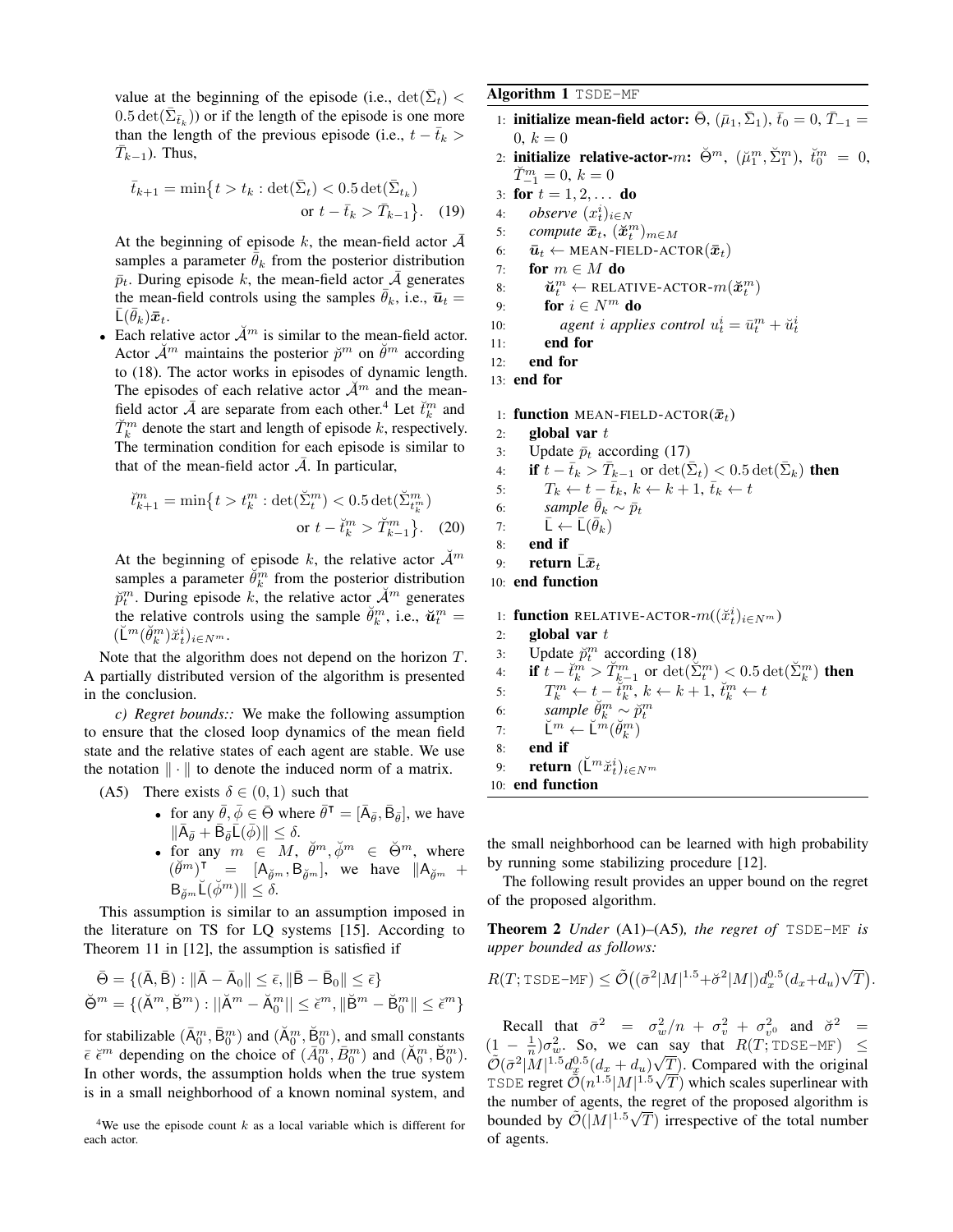The following special cases are of interest:

- In the absence of common noises (i.e.,  $\sigma_v^2$  =  $\sigma_{\tilde{g}^0}^2 = 0$ , and when  $n \gg |M|$ ,  $R(T; \text{TDSE-MF}) \leq$  $\tilde{\mathcal{O}}(\breve{\sigma}^2 |M| d_x^{0.5} (d_x + d_u)\sqrt{T}).$
- For homogeneous systems (i.e.,  $|M| = 1$ ), we have  $R(T; \texttt{IDSE-MF}) \ \leq \ \tilde{\mathcal{O}}((\bar{\sigma}^2 + \breve{\sigma}^2)d_x^{0.5}(d_x + d_u)\sqrt{T}).$ Thus, the scaling with the number of agents is  $\mathcal{O}((1 +$  $\frac{1}{n}$  $\sqrt{T}$ ).

Note that these results show that in mean-field systems with common noise regret scales as  $\mathcal{O}(|M|^{1.5})$  in the number of types, while in mean-field systems without common noise, the regret scales as O(|M|). *Thus, the presence of common noise fundamentally changes the scaling of the learning algorithm.*

## IV. REGRET ANALYSIS

For the ease of notation, we simply use  $R(T)$  instead of  $R(T; \text{TSDE-MF})$  in this section. Eq. (13) and (8) imply that the regret may be decomposed as

$$
R(T) = \bar{R}(T) + \sum_{m \in M} \frac{1}{n} \sum_{i \in N^m} \breve{R}^{i,m}(T)
$$
 (21)

where

$$
\bar{R}(T) := \mathbb{E}\left[\sum_{t=1}^T \bar{c}(\bar{x}_t, \bar{u}_t) - T\bar{J}(\bar{\theta})\right],
$$
  

$$
\breve{R}^{i,m}(T) := \mathbb{E}\left[\sum_{t=1}^T \breve{c}^m(\breve{x}_t^i, \breve{u}_t^i) - T\breve{J}(\theta^m)\right].
$$

Note that  $\overline{R}(T)$  is the regret associated with the mean-field system and  $\tilde{R}^{i,m}(T)$  is the regret of the *i*-th relative system of type m. Observe that for the mean-field actor in our algorithm is essentially implementing the TSDE algorithm of [14], [15] for the mean-field system with dynamics (9) and per-step cost  $\bar{c}(\bar{x}_t,\bar{u}_t)$ . This is because:

- 1) As mentioned in the discussion after Theorem 1, we can view  $\bar{u}_t = \bar{L}(\bar{\theta})\bar{x}_t$  as the optimal control action of the mean-field system.
- 2) The posterior distribution  $\bar{p}_t$  on  $\bar{\theta}$  depends only on  $(\bar{x}_{1:t},\bar{u}_{1:t-1}).$

Thus,  $\overline{R}(T)$  is precisely the regret of the TSDE algorithm analyzed in [15]. Therefore, we have the following.

## Lemma 2 *For the mean-field system,*

$$
\bar{R}(T) \le \tilde{\mathcal{O}}\big(\bar{\sigma}^2 |M|^{1.5} d_x^{0.5} (d_x + d_u)\sqrt{T}\big). \tag{22}
$$

Unfortunately, we cannot use the same argument to bound  $\check{R}^{i,m}(T)$ . Even though we can view  $\check{u}_t^i = \check{\bar{\mathsf{L}}}^m(\check{\theta}^m)\check{x}_t^i$  as the optimal control action of the LQ system with dynamics (10), the posterior  $\breve{p}_t^m$  on  $\breve{\theta}^m$  depends on terms other than  $(\check{x}_{1:t}^i, \check{u}_{1:t-1}^i)$ . Therefore, we cannot directly use the results of [15] to bound  $\tilde{R}^{i,m}(T)$ . In the rest of this section, we present a bound on  $\check{R}^{i,m}(T)$ .

For the ease of notation, for any episode k, we use  $\mathbb{L}_k^m$  and  $\breve{S}_k^m$  to denote  $\breve{\mathsf{L}}^m(\breve{\theta}_k^m)$  and  $\breve{S}^m(\breve{\theta}_k^m)$ . Recall that the relative value function for average cost LQ problem is  $x^T S x$ , where S is the solution to DARE. Therefore, at any time  $t$ , episode k, agent i of type m, and state  $\breve{x}_t^i \in \mathbb{R}^{d_x}$ , with  $\breve{u}_t^i = \breve{\mathsf{L}}_k^m \breve{x}_t^i$ and  $\ddot{z}_t^i = \text{vec}(\ddot{x}_1^i, \ddot{u}_t^i)$ , the average cost Bellman equation is

$$
\begin{aligned} \breve{J}^m(\breve{\theta}^m_k) + (\breve{x}^i_t)^\mathsf{T} \breve{\mathsf{S}}^m_k \breve{x}^i_t &= \breve{c}^m(\breve{x}^i_t, \breve{u}^i_t) \\ &+ \mathbb{E}\big[\big((\breve{\theta}^m_k)^\mathsf{T} \breve{z}^i_t + \breve{w}^i_t\big)^\mathsf{T} \breve{\mathsf{S}}^m_k\big((\breve{\theta}^m_k)^\mathsf{T} \breve{z}^i_t + \breve{w}^i_t\big)\big]. \end{aligned}
$$

Adding and subtracting  $\mathbb{E}[(\check{x}_{t+1}^i)^\mathsf{T} \check{S}_k^m \check{x}_{t+1}^i \mid \check{z}_t^i]$  and noting that  $\check{x}_{t+1}^i = (\check{\theta}^m)^\intercal \check{z}_t^i + \check{w}_t^i$ , we get that

$$
\check{c}^m(\check{x}_t^i, \check{u}_t^i) = \check{J}^m(\check{\theta}_k^m) + (\check{x}_t^i)^\mathsf{T} \check{\mathsf{S}}_k^m \check{x}_t^i - \mathbb{E}[(\check{x}_{t+1}^i)^\mathsf{T} \check{\mathsf{S}}_k^m \check{x}_{t+1}^i | \check{z}_t^i] + ((\check{\theta}^m)^\mathsf{T} \check{z}_t^i)^\mathsf{T} \check{\mathsf{S}}_k^m((\check{\theta}_k^m)^\mathsf{T} \check{z}_t^i) - ((\check{\theta}_k^m)^\mathsf{T} \check{z}_t^i)^\mathsf{T} \check{\mathsf{S}}_k^m((\check{\theta}_k^m)^\mathsf{T} \check{z}_t^i).
$$
\n(23)

Let  $\breve{K}_T^m$  denote the number of episodes of the relative systems of type m until the horizon T. For each  $k > \breve{K}_T^m$ , we define  $\check{t}_k^m$  to be  $T+1$ . Then, using (23), we have that for any agent i of type  $m$ ,

$$
\check{R}^{i,m}(T) = \mathbb{E}\left[\sum_{k=1}^{\check{K}_{T}^{m}} \check{T}_{k}^{m} \check{J}^{m}(\check{\theta}_{k}^{m}) - T \check{J}^{m}(\check{\theta}^{m})\right]
$$
\nregret due to sampling error =:  $\check{R}_{0}^{i,m}(T)$   
\n
$$
+ \mathbb{E}\left[\sum_{k=1}^{\check{K}_{T}^{m}} \sum_{t=\check{t}_{k}^{m}}^{i_{m}} \left[ (\check{x}_{t}^{i})^{\mathsf{T}} \check{S}_{k}^{m} \check{x}_{t}^{i} - (\check{x}_{t+1}^{i})^{\mathsf{T}} \check{S}_{k}^{m} \check{x}_{t+1}^{i} \right] \right]
$$
\nregret due to time-varying controller =:  $\check{R}_{1}^{i,m}(T)$   
\n
$$
+ \mathbb{E}\left[\sum_{k=1}^{\check{K}_{T}^{m}} \sum_{t=\check{t}_{k}^{m}}^{i_{m}} \left[ ((\check{\theta}^{m})^{\mathsf{T}} \check{z}_{t}^{i})^{\mathsf{T}} \check{S}_{k}^{m} ((\check{\theta}^{m})^{\mathsf{T}} \check{z}_{t}^{i}) \right] - ((\check{\theta}_{k}^{m})^{\mathsf{T}} \check{z}_{t}^{i})^{\mathsf{T}} \check{S}_{k}^{m} ((\check{\theta}_{k}^{m})^{\mathsf{T}} \check{z}_{t}^{i}) \right].
$$
\nregret due to model mismatch =:  $\check{R}_{2}^{i,m}(T)$  (24)

Lemma 3 *The terms in* (24) *are bounded as follows:*

1)  $\check{R}_0^{i,m}(T) \leq \tilde{\mathcal{O}}(\check{\sigma}^2 \sqrt{(d_x + d_u)T}).$ 2)  $\check{R}_1^{i,m}(T) \leq \tilde{\mathcal{O}}(\check{\sigma}^2 \sqrt{(d_x + d_u)T}).$ 2)  $R_1^{i} (I) \leq \mathcal{O}(\partial \sqrt{a_x + a_u}/I)$ .<br>
3)  $R_2^{i,m}(T) \leq \tilde{\mathcal{O}}(\tilde{\sigma}^2(d_x + d_u)\sqrt{d_x}/I).$ 

PROOF We provide an outline of the proof. See the supplementary file of [37] for complete details.

The first term  $\check{R}_0^{i,m}(T)$  can be bounded using the basic property of Thompson sampling: for any measurable function  $\hat{f}$ ,  $\mathbb{E}[f(\check{\theta}_k^m)] = \mathbb{E}[f(\check{\theta}^m)]$  because  $\check{\theta}_k^m$  is a sample from the posterior distribution on  $\check{\theta}^m$ .

Note that the second term  $\check{R}_1^{i,m}(T)$  is a telescopic sum, which we can simplify to establish

$$
\check{R}_1^{i,m}(T) \leq \mathcal{O}\big(\mathbb{E}[\check{K}_T^m(\check{X}_T^i)^2]\big),
$$

where  $\check{X}_t^i = \max_{1 \le t \le T} ||\check{x}_t^i||$  is the maximum norm of the relative state along the entire trajectory. The final bound on  $\check{R}_1^{i,m}(T)$  can be obtained by bounding  $\check{K}_T^m$  and  $\mathbb{E}[(\check{X}_T^i)^2]$ .

Using the sampling condition for  $\tilde{p}_t^m$  and an existing bound in the literature, we first establish that

$$
\check{R}_{2}^{i}(T) \leq \sqrt{\mathbb{E}\left[ (\check{X}_{T}^{i})^{2} \sum_{t=1}^{T} (\check{z}_{t}^{i})^{\intercal} \check{\Sigma}_{t}^{m} \check{z}_{t}^{i}\right]} \times \tilde{\mathcal{O}}(\sqrt{T})
$$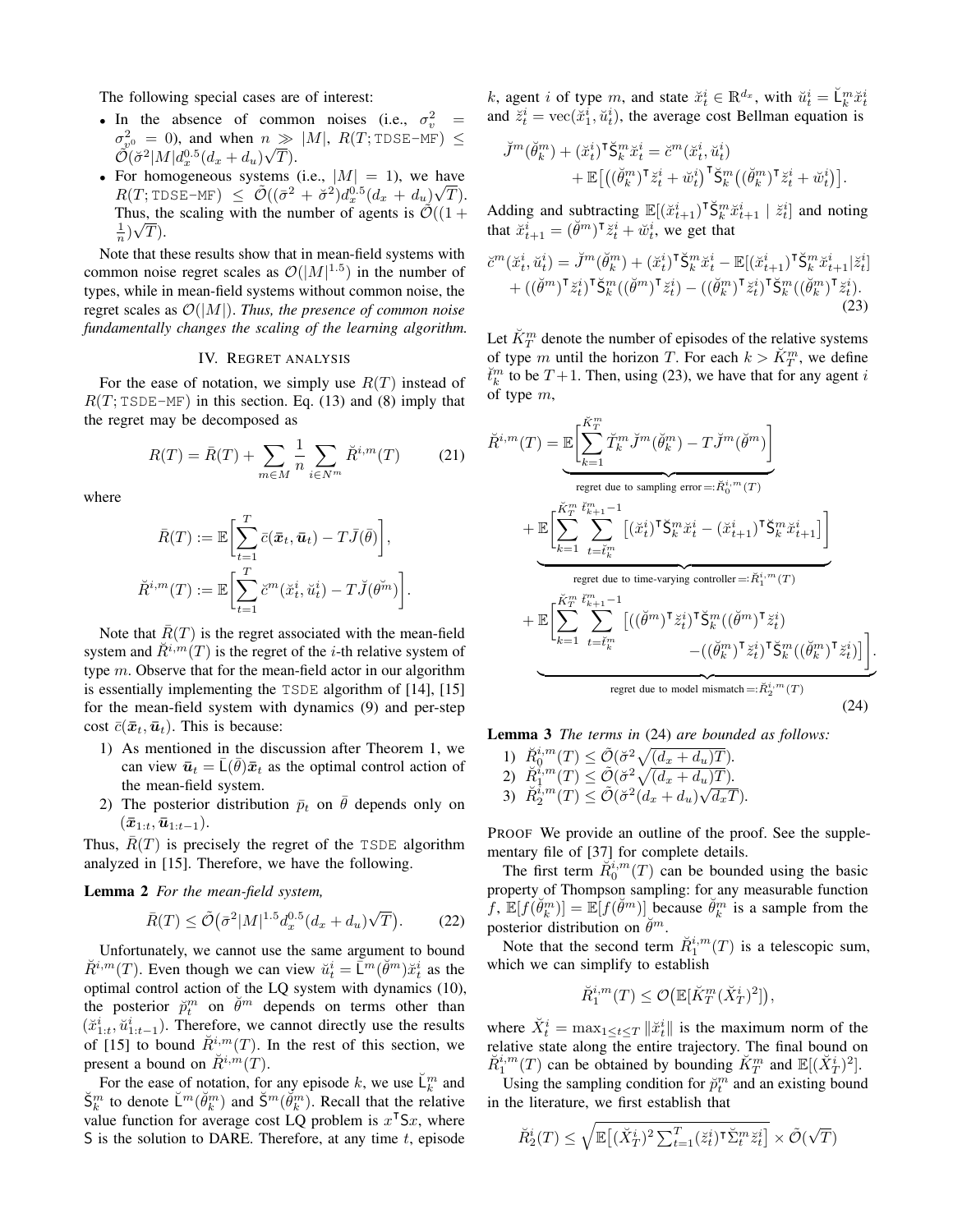

Then, we upper bound  $(\check{z}_t^i)^\intercal \check{\Sigma}_t^m \check{z}_t^i$  by  $(\check{z}_t^{j_m^n})^\intercal \check{\Sigma}_t^m \check{z}_t^{j_m^n}$ which follows from the definition of  $j_t^m$ . Finally, we show that  $\mathbb{E}[(\breve{X}_T^i)^2 \sum_t (\breve{z}_t^{j_t^m})^{\intercal} \breve{\Sigma}_t^m \breve{z}_t^{j_t^m}]$  is  $\tilde{O}(1)$  using the fact that  $(\Sigma_t^m)^{-1}$  is obtained by linearly combining  $\left\{ \frac{z_j^{j_m}}{z_s^{j_m}} \left( \frac{z_j^{j_m}}{z_s^{j_m}} \right)^T \right\}_{1 \leq s < t}$  as in (18b).

Combining the three bounds in Lemma 3, we get that

$$
\check{R}^{i,m}(T) \le \tilde{\mathcal{O}}(\check{\sigma}^2 d_x^{0.5} (d_x + d_u)\sqrt{T}). \tag{25}
$$

By subsituting (22) and (25) in (21), we get the result of Theorem 2.

## V. NUMERICAL EXPERIMENTS

In this section, we illustrate the performance of TSDE-MF for a homogeneous (i.e.,  $|M| = 1$ ) mean-field LQ system for different values of the number n of agents, with  $A = 1, B =$  $0.3, D = 0.5, E = 0.2, Q = 1, \overline{Q} = 1, R = 1, \text{and } \overline{R} = 0.5.$ We set the local noise variance  $\sigma_w^2 = 1$ .

For the regret plots in Figure 1a,1b, we set the common noise variance to  $\sigma_v^2 + \sigma_{v^0}^2 = 1$ . The prior distribution used in the simulation are set according to  $(A3)$  and  $(A4)$  with  $\breve{\mu}(\ell) = [1, 1], \ \bar{\mu}(\ell) = [1, 1], \ \bar{\Sigma}_1 = I, \text{ and } \ \breve{\Sigma}_1 = I, \ \breve{\Theta} = \{ \breve{\theta} \}$  $\overline{A + BL(\theta)} \le \delta$ ,  $\overline{\Theta} = {\overline{\theta} : A + D + (B + E)\overline{L}(\overline{\theta}) \le \delta}$  and  $\delta = 0.99$ .

In the comparison of TSDE-MF method with TSDE in Figure 1c, we consider the same dynamics and cost parameters as above but without common noise (i.e.  $\sigma_v^2 + \sigma_{v^0}^2 = 0$ ).

*a) Empirical evaluation of regret::* We run the system for 500 different sample paths and plot the mean and standard deviation of the expected regret  $R(T)$  for  $T = 5000$ . The regret for different values of  $n$  is shown in 1a–1b. As seen from the plots, the regret reduces with the number of agents and  $R(T)/\sqrt{T}$  converges to a constant. Thus, the empirical regret matches the upper bound of  $\tilde{\mathcal{O}}((1 + \frac{1}{n})\sqrt{T})$  obtained in Theorem 2.

*b) Comparison with naive TSDE algorithm::* We compare the performance of TSDE-MF with that of directly using the TSDE algorithm presented in [14], [15] for different values of n. The results are shown in Fig. 1c. As seen from the plots, the regret of TSDE-MF is smaller than TSDE but more importantly, the regret of  $TSDE-MF$  reduces with n while that of TSDE increases with *n*. This matches their respective upper bounds of  $\tilde{\mathcal{O}}((1+\frac{1}{n})\sqrt{T})$  and  $\tilde{\mathcal{O}}(n^{1.5}\sqrt{T})$ . These plots clearly illustrate the significance of our results even for small values of n.

## VI. CONCLUSION

We consider the problem of controlling an unknown LQ mean-field team. The planning solution (i.e., when the model is known) for mean-field teams is obtained by solving the mean-field system and the relative systems separately. Inspired by this feature, we propose a TS-based learning algorithm TSDE-MF which separately tracks the parameters  $\vec{\theta}$  and  $\vec{\theta}^m$ of the mean-field and the relative systems, respectively. The part of the TSDE-MF algorithm that learns the mean-field system is similar to the TSDE algorithm for single agent LQ systems proposed in [14], [15] and its regret can be bounded using the results of [14], [15]. However, the part of the TSDE-MF algorithm that learns the relative component is different and we cannot directly use the results of [14], [15] to bound its regret. Our main technical contribution is to provide a bound on the regret on the relative system, which allows us to bound the total regret under TSDE-MF.

*a) Distributed implementation of the algorithm::* It is possible to implement Algorithm 1 in a distributed manner as follows. Instead of a centralized coordinator which collects all the observations and computes all the controls, we can consider an alternative implementation in which there is an actor  $\mathcal{A}^m$  associated with type m and a mean-field actor  $\overline{\mathcal{A}}$ . Each agent observes its local state and action. The actor  $A^m$ for type m computes  $(j_t^m, \bar{x}_t^m)$  using a distributed algorithm, sends  $\bar{x}_t^m$  to the mean-field actor, and locally computes  $\breve{\mathsf{L}}^m(\breve{\theta}_k)$ . The mean-field actor computes  $\bar{\mathsf{L}}(\bar{\theta}_k)$  and sends the m-th block column  $\bar{\mathsf{L}}^m(\bar{\theta}_k)$  to actors  $\mathcal{A}^m$ . Each actor  $\mathcal{A}^m$ then sends  $(\bar{x}_t^m, \bar{L}^m(\bar{\theta}_k), \breve{L}^m(\breve{\theta}_k))$  to each agent of type m using a distributed algorithm. Each agent then applies the control law (11).

#### **REFERENCES**

- [1] P. Auer, N. Cesa-Bianchi, and P. Fischer, "Finite-time analysis of the multiarmed bandit problem," *Machine learning*, vol. 47, no. 2-3, pp. 235–256, 2002.
- [2] M. C. Campi and P. Kumar, "Adaptive linear quadratic Gaussian control: the cost-biased approach revisited," *SIAM Journal on Control and Optimization*, vol. 36, no. 6, pp. 1890–1907, 1998.
- [3] Y. Abbasi-Yadkori and C. Szepesvári, "Regret bounds for the adaptive control of linear quadratic systems," in *Annual Conference on Learning Theory*, pp. 1–26, 2011.
- [4] M. K. S. Faradonbeh, A. Tewari, and G. Michailidis, "Finite time analysis of optimal adaptive policies for linear-quadratic systems." arXiv:1711.07230, 2017.